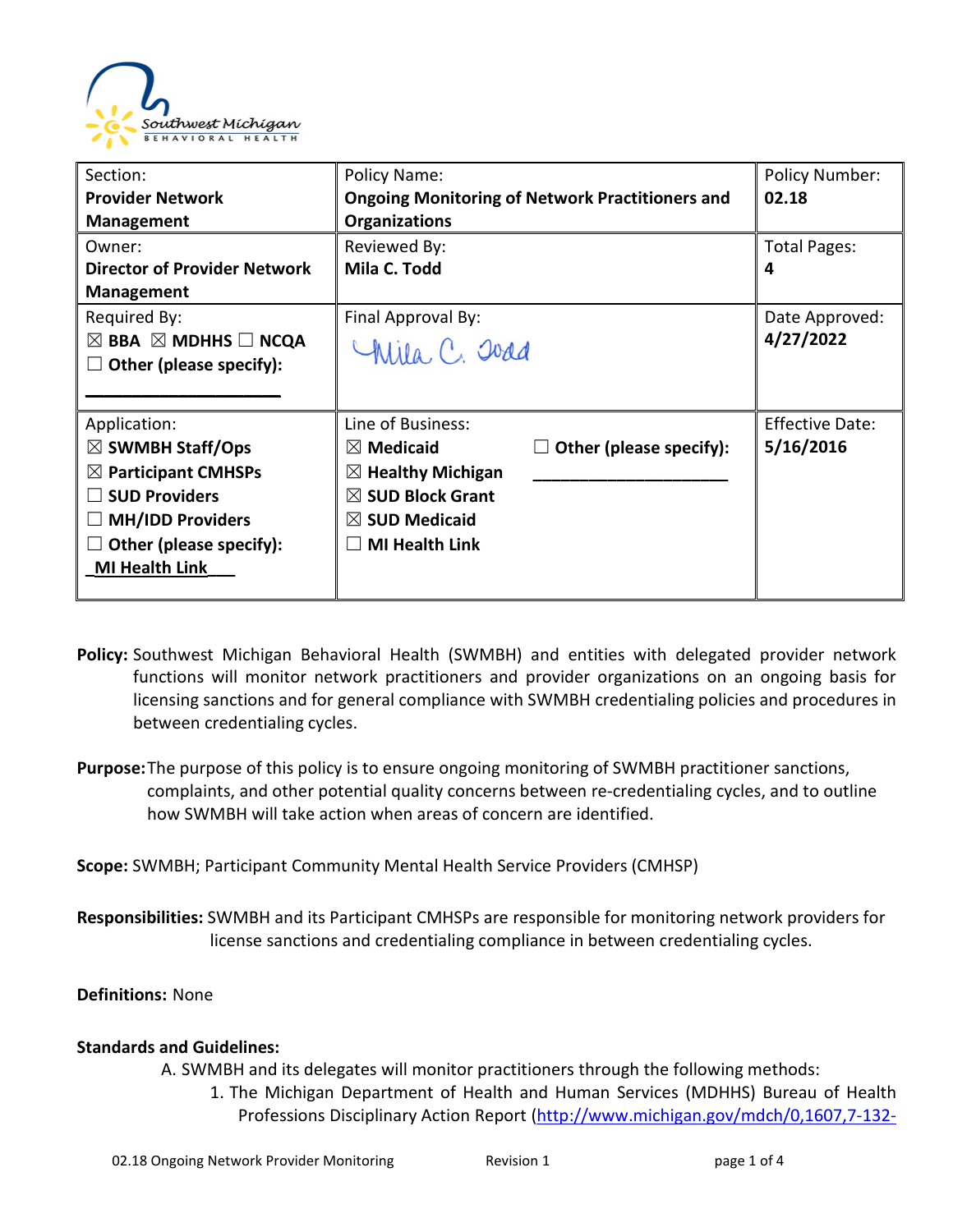

[27417\\_27529-43008--,00.html\)](http://www.michigan.gov/mdch/0,1607,7-132-27417_27529-43008--,00.html) will be monitored monthly for disciplinary actions taken against SWMBH credentialed practitioners who are licensed and regulated in the State of Michigan. Staff will print, date, and initial this report to verify that it has been reviewed.

- 2. SWMBH Provider Network representatives will receive and track member complaints from the Customer Services Department at least every six months.
- 3. SWMBH Provider Network representatives will receive and track adverse events including sentinel events and critical incidents from the respective SWMBH Quality personnel at least every six months.
- 4. To ensure practitioners in the SWMBH network have renewed their Michigan licenses, any applicable certifications or accreditations, and liability insurance in a timely basis, the SWMBH Provider Network representatives will run a monthly report from SmartCare (or their local Managed Care Information System (MCIS) storing credentialing information) to determine any provider or practitioner with a license, certification, accreditation, or liability insurance coming due for renewal.
	- a. Providers and practitioners whose licenses are due for renewal will be checked for renewal status at http://michigan.gov/healthlicense.
	- b. Any provider or practitioner who has not renewed their license within applicable grace periods of its expiration will be immediately terminated from the provider network.
	- c. Providers and practitioners whose certifications, accreditations, or liability insurances are due for renewal will be contacted directed and asked to provide documentation of renewal.
- 5. The SWMBH Program Integrity / Compliance Department monitors practitioners monthly for Medicare/Medicaid exclusions per SWMBH Operating Policy 10.13. If a practitioner is listed as an excluded provider, the Program Integrity / Compliance Department will inform the Provider Network Department immediately. Any provider who has not renewed their license within applicable grace periods of its expiration will be immediately terminated from the provider network.
- B. Follow up action on quality and licensing issues.
	- 1. SWMBH's Provider Network representatives will present identified issues to their respective Credentials Committee. The committee, along with the Medical Director and Participating Providers, will assess the information and will take action if there is evidence of poor quality that could affect the health and safety of its members.
	- 2. If a SWMBH provider or practitioner has been identified as out of compliance with SWMBH performance, quality, and/or licensing standards, SWMBH will reassess the practitioner's ability to perform the services that he or she is under contract to provide.
	- 3. The Credentials Committee may:
		- a. Determine that no action is justified;
		- b. Issue a letter of guidance, warning, or reprimand;
		- c. Impose conditions for continued practice on the SWMBH provider network;
		- d. Impose a requirement for monitoring or consultation;
		- e. Recommend additional training or education;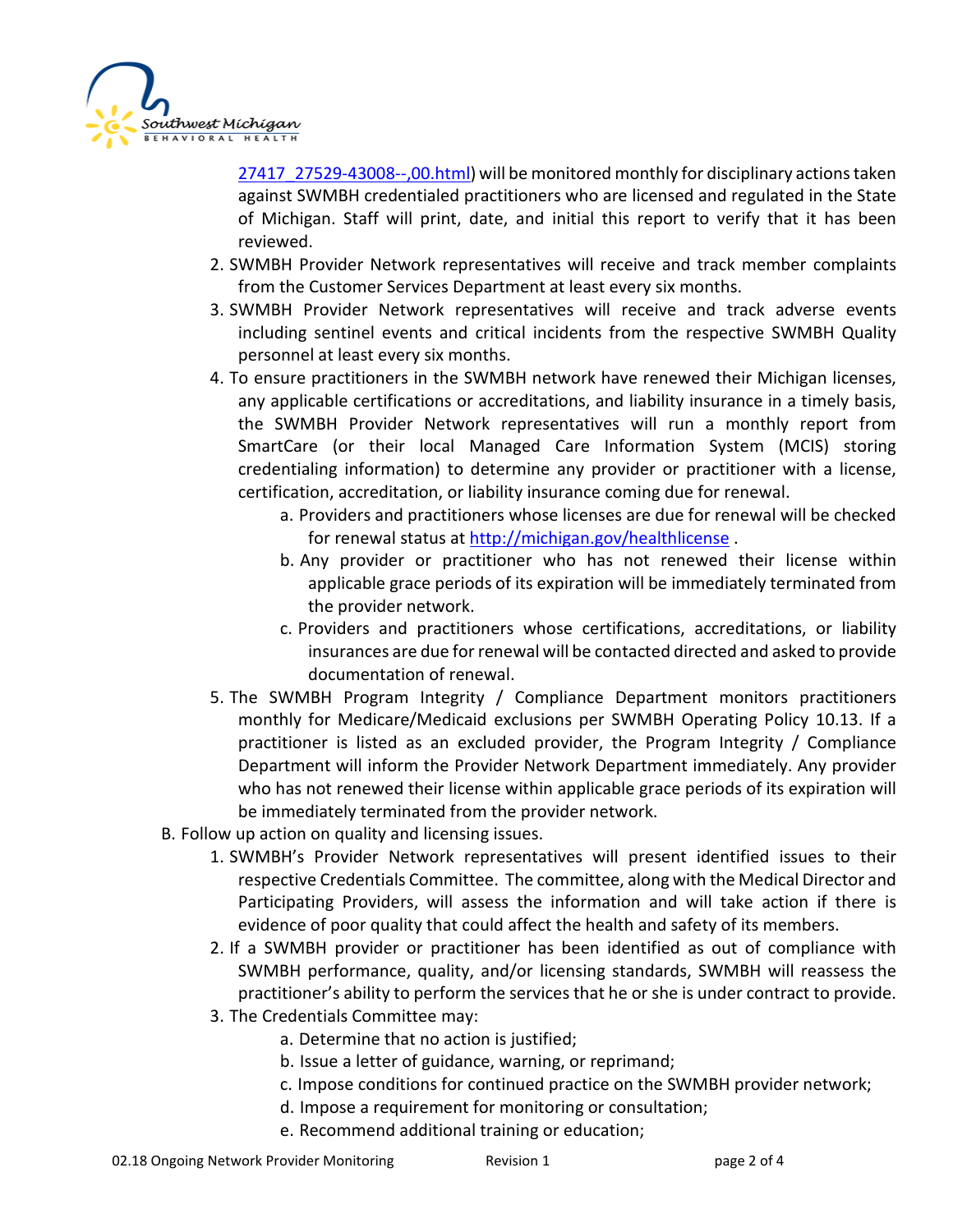

- f. Determine that the provider should be terminated for cause, as in the case of loss of license.
- 4. Providers and practitioners who are terminated for lapsed licensure or certification may reapply for participation at the discretion of the Credentials Committee once licensure or certification is renewed. Final approval of any provider or practitioner credentialing is at the discretion of the SWMBH Credentials Committee.

## **References:**

NCQA Credentialing and Re-credentialing CR-6

**Attachments:** None